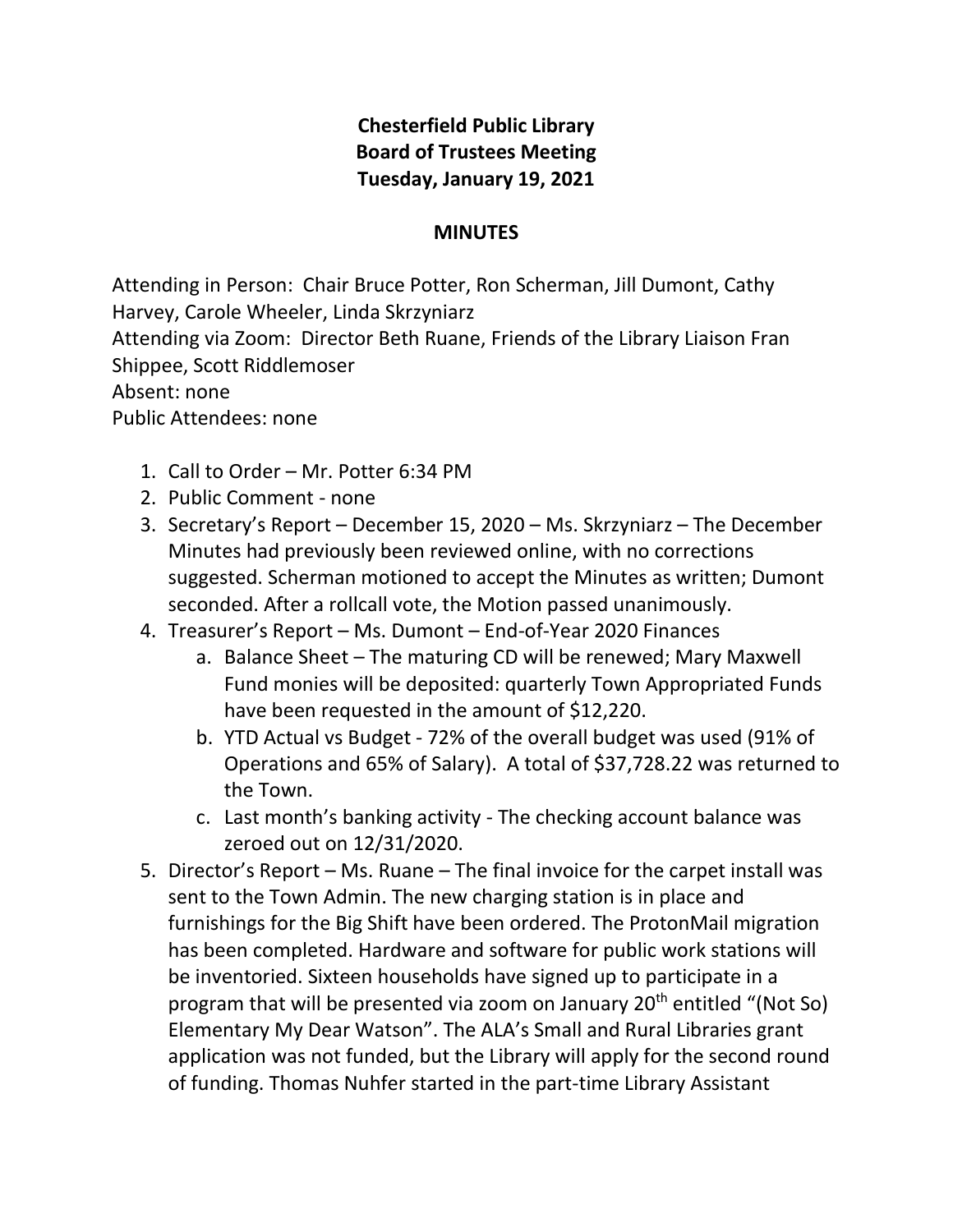position on 1/19/2020. Ruane also provided a list of the Top 20 Checked Out Books of 2020.

- 6. Old Business
	- a. The revised contract for the new part-time Library Assistant was signed.
	- b. The Big Shift Trustees asked that Phases I & II be completed within the next 30 days. Ruane stated that weeding of the collection continues, with the goal of discarded materials to be moved out by the next meeting. Potter reported that JDS Flooring refunded \$500 due to delays and problems with the carpet install.
	- c. Coronavirus Response / Reopening The Library has a good supply of PPE and hand sanitizer in preparation for reopening the Library. Curbside pick-up may be increased after weeding is complete, along with limited Patron in-person use of the Library.
	- d. Alternate Trustee status After the Selectboard approves his nomination, Bill McCarty will be sworn in by Fran Shippee.
- 7. New Business
	- a. Policy discussion: The employment anniversary dates of Library Staff and the dates of their evaluations (due by October) often differ. Riddlemoser suggested streamlining the process of evaluations and potential raises. Trustees can grant raises up to 5%. Dumont reported that the money for that is in the budget, but that doesn't mean it is automatic to give that. All raises must be approved by Trustees, after recommendations from the Director. Ruane will revise the evaluation form used. A decision was made to continue this discussion at next month's meeting.
	- b. Endowment Committee Report Ms. Harvey The Endowment Committee wants to give the Library up to \$300 for the purchase of a piece of furniture. Trustees asked Ruane to decide what the Library needed.
	- c. An NHLTA Virtual Roundtable will be held on January 27, 2021 from 2:00-3:00 PM. Potter suggested attending.
	- d. An invitation to a Statewide Cyber Summit: Managing Cybersecurity Risk for Local Government on March 2, 2021 from 2:00-4:30 PM was received from the Town Admin.
- 8. Public Comment none